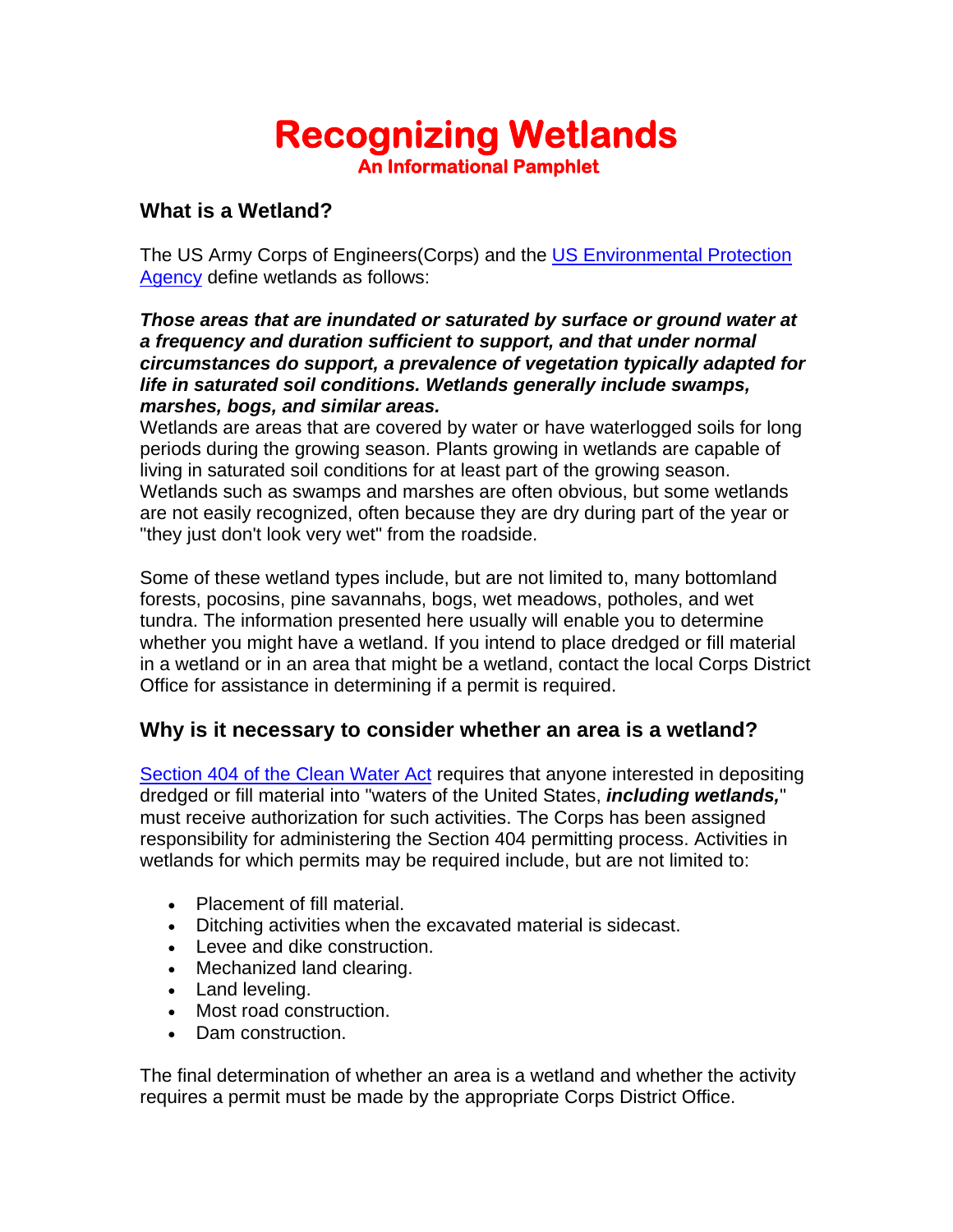#### **How can wetlands be recognized?**

The Corps uses three characteristics of wetlands when making wetland determinations: **vegetation, soil, and hydrology.** Unless an area has been altered or is a rare natural situation, wetland indicators of all three characteristics must be present during some portion of the growing season for an area to be a wetland. Each characteristic is discussed below.

However, there are some general situations in which an area has a strong probability of being a wetland. If any of the following situations occur, you should ask the local Corps office to determine whether the area is a wetland:

- Area occurs in a floodplain or otherwise has low spots in which water stands at or above the soil surface during the growing season. *Caution: Most wetlands lack both standing water and waterlogged soils during at least part of the growing season.*
- Area has plant communities that commonly occur in areas having standing water for part of the growing season (e.g., cypress-gum swamps, cordgrass marshes, cattail marshes, bulrush and tule marshes, and sphagnum bogs).
- Area has soils that are called peats or mucks.
- Area is periodically flooded by tides, even if only by strong, wind-driven, or spring tides.

Many wetlands can be readily identified by the general situation stated above. For the boundary of these areas and numerous other wetlands, however, it is unclear whether these situations occur.

In such cases, it is necessary to carefully examine the area for wetland indicators of the three major characteristics of wetlands: vegetation, soil, and hydrology. Wetland indicators of these characteristics, which may indicate that the area is a wetland, are described on the following pages.

# **Vegetation indicators**

Nearly 5,000 plant types in the United States may occur in wetlands. These plants, known as *hydrophytic vegetation,* are listed in regional publications of the [US Fish and Wildlife Service](http://www.fws.gov/).

However, you can usually determine if wetland vegetation is present by knowing a relatively few plant types that commonly occur in your area. For example, cattails, bulrushes, cordgrass, sphagnum moss, bald cypress, willows, mangroves, sedges, rushes, arrowheads, and water plantains usually occur in wetlands.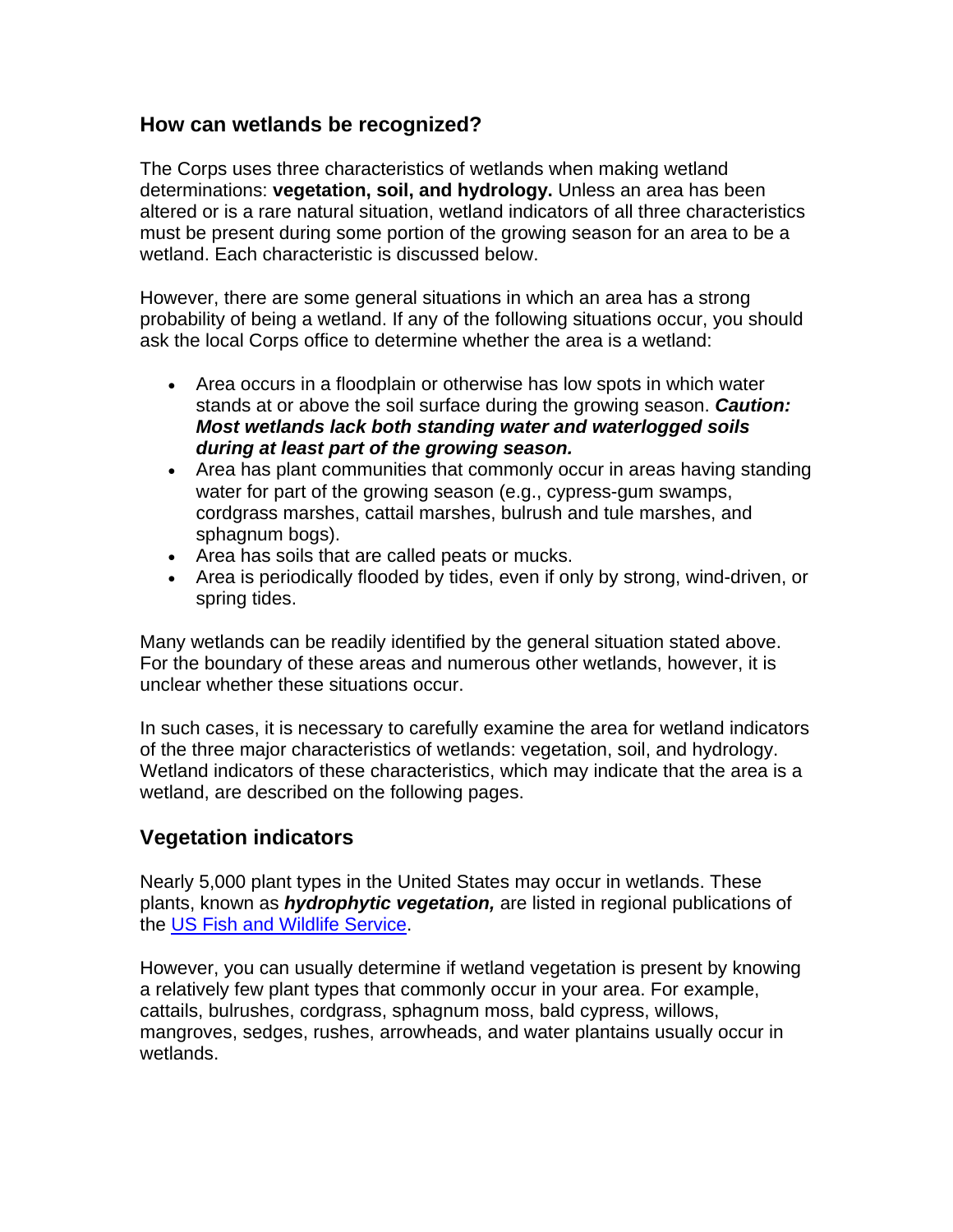Other indicators of plants growing in wetlands include trees having shallow root systems, swollen trunks (e.g., bald cypress, tupelo gum), or roots found growing from the plant stem or trunk above the soil surface. Several Corps offices have published pictorial guides of representative wetland plant types.

If you cannot determine whether the plant types in your area are those that commonly occur in wetlands, ask the local Corps District Office or a local botanist for assistance.

# **Soil indicators**

There are approximately 2,000 named soils in the United States that may occur in wetlands. Such soils, called *hydric soils*, have characteristics that indicate they were developed in conditions where soil oxygen is limited by the presence of saturated soil for long periods during the growing season. If the soil in your area is listed as hydric by the [US Natural Resource Conservation Service](http://www.nrcs.usda.gov/)  [\(NRCS\),](http://www.nrcs.usda.gov/) the area might be a wetland.

If the name of the soil in your area is not known, an examination of the soil can determine the presence of any hydric soil indicators, including:

- Soil consists predominantly of decomposed plant material (peats or mucks).
- Soil has a thick layer of decomposing plant material on the surface.
- Soil has a bluish gray or gray color below the surface, or the major color of the soil at this depth is dark (brownish black or black) and dull.
- Soil has the odor of rotten eggs.
- Soil is sandy and has a layer of decomposing plant material at the soil surface.
- Soil is sandy and has dark stains or dark streaks of organic material in the upper layer below the soil surface. These streaks are decomposed plant material attached to the soil particles. When soil from these streaks is rubbed between the fingers, a dark stain is left on the fingers.

# **Hydrology indicators**

Wetland hydrology refers to the presence of water at or above the soil surface for a sufficient period of the year to significantly influence the plant types and soils that occur in the area. Although the most reliable evidence of wetland hydrology may be provided by gaging station or groundwater well data, such information is limited for most areas and, when available, requires analysis by trained individuals. Thus, most hydrologic indicators are those that can be observed during field inspection. Most do not reveal either the frequency, timing, or duration of flooding or the soil saturation.